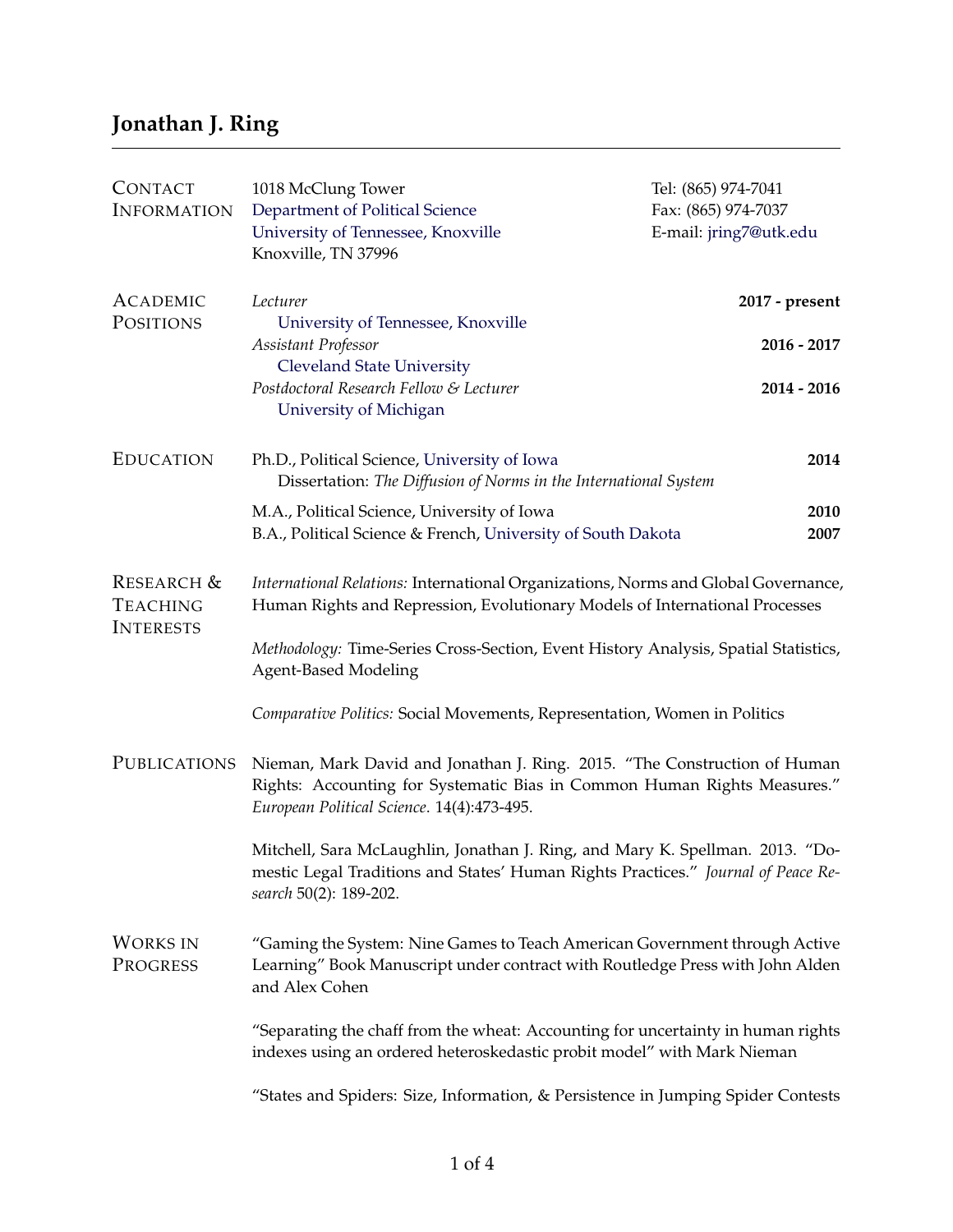|                        | & MIDS," with Kelly Kadera and Sung-Woo Kim                                                                                                                                                                                                                              |                                                                              |  |  |
|------------------------|--------------------------------------------------------------------------------------------------------------------------------------------------------------------------------------------------------------------------------------------------------------------------|------------------------------------------------------------------------------|--|--|
|                        |                                                                                                                                                                                                                                                                          |                                                                              |  |  |
|                        | "Human Rights Council Elections and the Conditional Power of NGOs" with Brian<br>Lai                                                                                                                                                                                     |                                                                              |  |  |
|                        | "An Agent-Based Model of International Norm Diffusion"                                                                                                                                                                                                                   |                                                                              |  |  |
|                        | "The Diffusion of Women's Empowerment: Quotas, Representation, and Norms"                                                                                                                                                                                                |                                                                              |  |  |
|                        | "The Complexity of Compliance: The Diffusion of Human Rights Treaty Instru-<br>ments"                                                                                                                                                                                    |                                                                              |  |  |
| ACADEMIC<br>Experience | Cleveland State University, Cleveland, OH,                                                                                                                                                                                                                               |                                                                              |  |  |
|                        | Courses Taught                                                                                                                                                                                                                                                           |                                                                              |  |  |
|                        | • PSC 327: Politics of Peaceful World Change<br>• PSC 231: International Politics<br>• PSC 221: Comparative Politics<br>• PSC 334: Causes of War<br>• PSC 512: Global Governance (Graduate)                                                                              | Spring 2017<br>Spring 2017<br>Spring 2017<br>Fall 2016<br><b>Fall 2016</b>   |  |  |
|                        | University of Michigan, Ann Arbor, MI                                                                                                                                                                                                                                    |                                                                              |  |  |
|                        | Courses Taught                                                                                                                                                                                                                                                           |                                                                              |  |  |
|                        | • POLS 389/INTS 386: Human Rights in Global Politics<br>• POLS 498/INTS 401: Norm Diffusion (Senior Seminar)<br>• POLS 389: Transnational Activism<br>• POLS 371: The American Foreign Policy Process                                                                    | Fall 2014, 2015<br>Fall 2014, 2015<br>Winter 2015, 2016<br>Winter 2015, 2016 |  |  |
|                        | Postdoctoral Research Fellow                                                                                                                                                                                                                                             |                                                                              |  |  |
|                        | • Undergraduate Research Opportunity Program (UROP) advisor                                                                                                                                                                                                              |                                                                              |  |  |
|                        | University of Iowa, Iowa City, IA                                                                                                                                                                                                                                        |                                                                              |  |  |
|                        | Teaching Assistant                                                                                                                                                                                                                                                       | 2008 to 2012                                                                 |  |  |
|                        | Research Assistant                                                                                                                                                                                                                                                       | 2008 to 2014                                                                 |  |  |
|                        | • Brian Lai, Coding of country canadacies and UN General Assembly voting<br>"Human Rights Council elections" project                                                                                                                                                     |                                                                              |  |  |
|                        | • Alyssa K. Prorok, Coding of rebel leader tenure for "Leader Incentives and<br>the Termination of Civil War" project<br>• Cameron G. Thies, Data management and statistical analysis for "United<br>Nations Peacekeeping and Women's Empowerment in Sub-Saharan Africa" |                                                                              |  |  |
|                        | project<br>• Sara M. Mitchell, Data management and statistical analysis for "Domestic<br>Legal Traditions and States Human Rights Practices" project                                                                                                                     |                                                                              |  |  |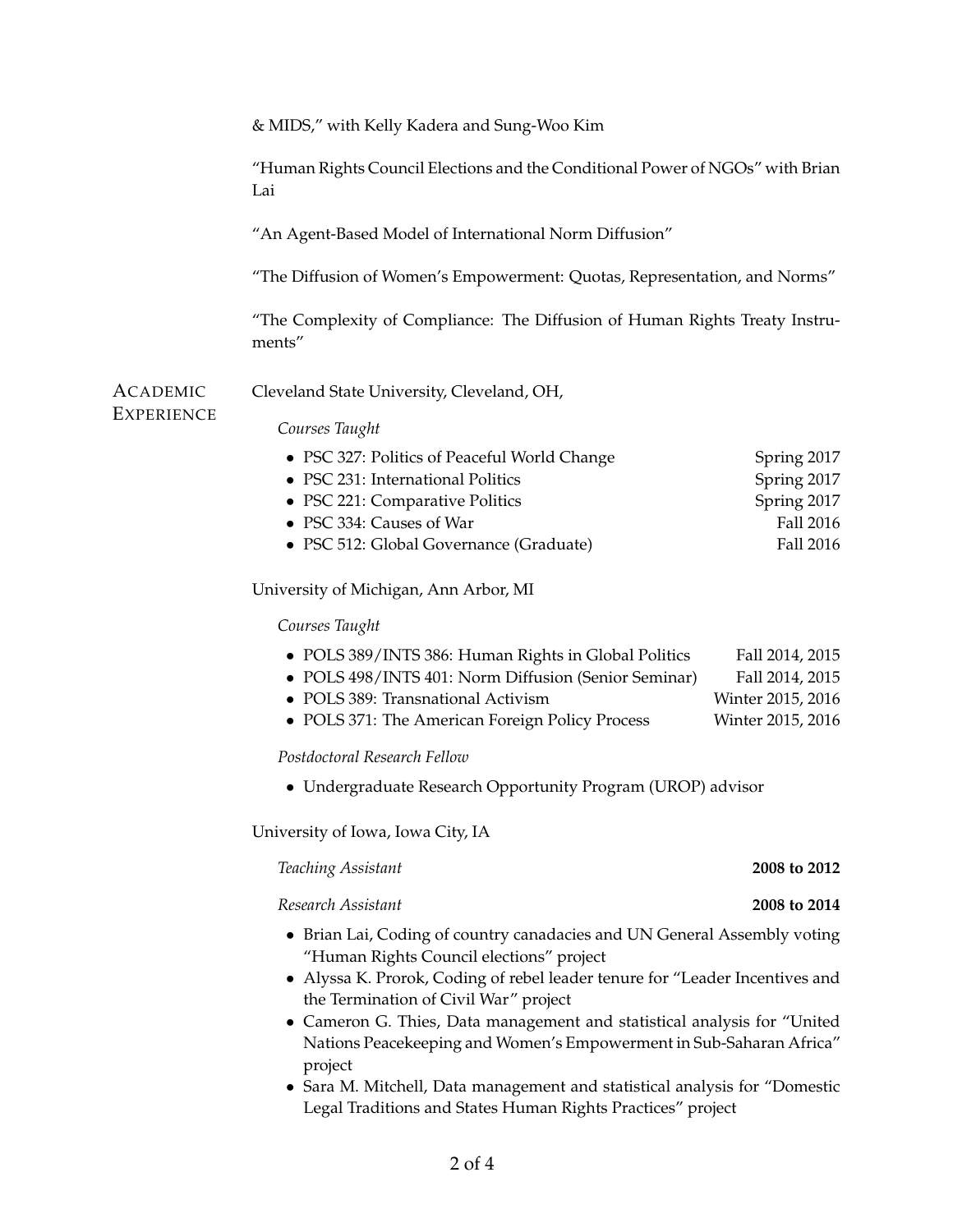| <b>AWARDS</b>                      | LEO Professional Development Fund grant, University of Michigan<br>Seashore/Ballard Dissertation Fellowship, University of Iowa                                       | 2015, 2016<br>2013-2014 |
|------------------------------------|-----------------------------------------------------------------------------------------------------------------------------------------------------------------------|-------------------------|
| <b>CONFERENCE</b><br>PARTICIPATION | "Separating the chaff from the wheat: Accounting foruncertainty in human rights indexes<br>using an orderedheteroskedastic probit model"                              |                         |
| & INVITED<br><b>TALKS</b>          | • International Studies Association - Midwest Annual Meeting                                                                                                          | 2016                    |
|                                    | "Exploring Complementarities between Critical and Scientific Approaches to Peace" Work-<br>shop Participant                                                           |                         |
|                                    | • Peace Science Society (International) Annual Meeting, South Bend, IN                                                                                                | 2016                    |
|                                    | "The Diffusion of Human Rights"                                                                                                                                       |                         |
|                                    | • American Political Science Association Annual Meeting, San Francisco<br>• American Political Science Association Annual Meeting, Washington D.C. 2014               | 2015                    |
|                                    | "Accounting for Systematic Bias in Common Human Rights Measures"<br>• Midwest Political Science Association Annual Meeting, Chicago, IL                               | 2015                    |
|                                    | "An Agent-Based Model of International Norm Diffusion"<br>• Shambaugh Conference: New Frontiers in the Study of Policy Diffusion,                                     |                         |
|                                    | University of Iowa                                                                                                                                                    | 2014                    |
|                                    | • International Studies Association Annual Meeting                                                                                                                    | 2014                    |
|                                    | • International Studies Association - Midwest Annual Meeting                                                                                                          | 2013                    |
|                                    | "The Diffusion of Norms in the International System"                                                                                                                  |                         |
|                                    | • Midwest Political Science Association Annual Meeting, Chicago, IL                                                                                                   | 2014                    |
|                                    | • EITM Summer Institute, University of Houston                                                                                                                        | 2013                    |
|                                    | • University of South Dakota, Invited Talk                                                                                                                            | 2013                    |
|                                    | "A Dyadic Event History Analysis of Gender Quota Diffusion"                                                                                                           |                         |
|                                    | • International Studies Association Annual Meeting, San Francisco                                                                                                     | 2013                    |
|                                    | • St. Louis Area Methods Meeting, Lightning Talk                                                                                                                      | 2013                    |
|                                    | • Peace Science Society (International) Annual Meeting, Knoxville, TN                                                                                                 | 2013                    |
| <b>ADDITIONAL</b>                  | Faculty Online Teaching and Design Course<br>January 2017                                                                                                             |                         |
| Training                           | A 2-week course hosted by the Center for eLearning, Cleveland State Univer-<br>sity                                                                                   |                         |
|                                    | <b>Teaching Your Research</b><br>Summer 2014<br>An 8-week seminar in course design hosted by the Center for Teaching, Uni-                                            |                         |
|                                    | versity of Iowa                                                                                                                                                       |                         |
|                                    | <b>EITM Summer Institute</b><br>A 2-week workshop on the Empirical Implications of Theoretical Models at the<br>Hobby Center for Public Policy, University of Houston | <b>June 2013</b>        |
|                                    | Educational Psychology, and Teaching Reading<br>Spring 2011<br>Courses taken in the Deparment of Education, University of Iowa                                        |                         |